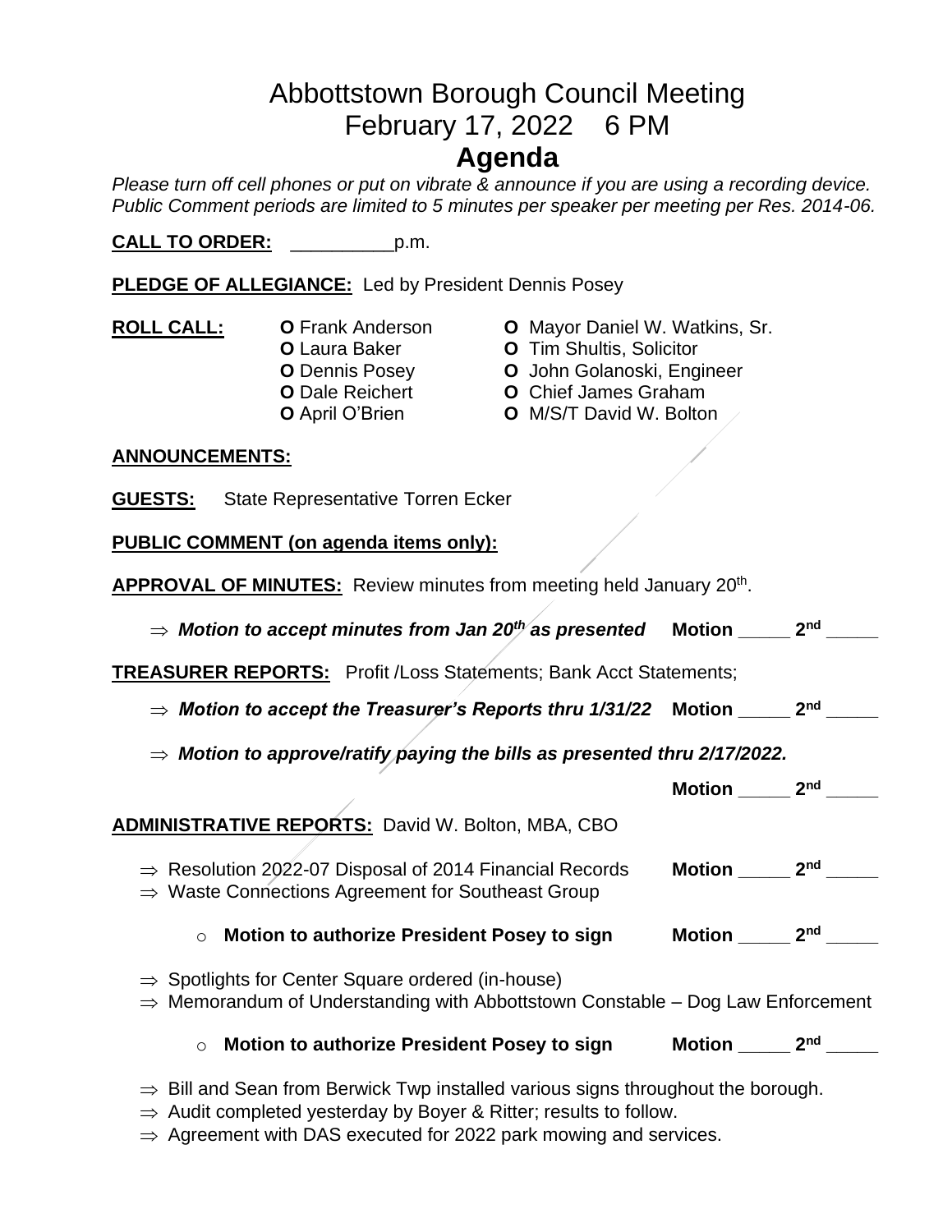- $\Rightarrow$  Attended NEMO training through PSAB last month; several ideas to come.
- $\Rightarrow$  Several disruptive projects proposed by Columbia Gas and Comcast in borough which will destroy the roadwork completed/being finished. Working with Mr. Graham.
- $\Rightarrow$  Updates to Nuisance Ordinance for basketball posts blocking streets/sidewalks; working with Mr. Graham, will forward to Mr. Shultis for review when draft is completed.
- $\Rightarrow$  Bridge report received and reviewed with Will Cameron (Pennoni) Still deficient.
- $\Rightarrow$  Liguid Fuels confirmation amount: \$32,415.33 for 2022 (\$137,111.51 balance); Bridge on TIP for June vote, to start in 2023, matching funds \$67,869).

#### **SOLICITOR:** Tim Shultis

- $\Rightarrow$  Kinneman Road property Update
- $\Rightarrow$  Ord 2022-01 Wireless Facilities Ordinance Update
- $\Rightarrow$  L&M Zoning Permit for Pole Building
- $\Rightarrow$  Code book updates received from General Code for 2021 ordinances (online)

#### **ENGINEER:** John Golanoski

 $\Rightarrow$  Sutton Run Estates, J.A. Myers

#### **MAYOR'S REPORT:** Honorable Daniel W. Watkins, Sr. **JDCS PROCLAMATION**

**ABBOTTSTOWN BOROUGH POLICE DEPT:** Chief James Graham Reports in file

#### **CODE ENFORCEMENT:** PMCA Reports in file

 $\Rightarrow$  312 Sutton Road Zoning Permit extension request (Z20-04-001) – Update.

**EMERGENCY SERVICES:** UH&L No. 33, PSP, AREMS Reports in file

### **COMMITTEES and ORGANIZATIONS:**

- $\Rightarrow$  Abbottstown-Paradise Joint Sewer Authority: Dennis Posey
- $\Rightarrow$  Adams County Council of Governments: David W. Bolton Meeting 2-24 in Gburg
- $\Rightarrow$  Adams County Tax Collection Committee: Dennis Posey/David Bolton
- $\Rightarrow$  East Berlin Area Community Center: Dennis Posey
- $\Rightarrow$  Personnel Committee: Dale Reichert
- $\Rightarrow$  Budget & Finance Committee: Council and Mayor
- $\Rightarrow$  Parks and Recreation: Laura Baker
	- o Motion to purchase educational plaques for foliage ordered to put in park.

**Motion \_\_\_\_\_ 2nd \_\_\_\_\_**

- $\Rightarrow$  ACBA/PSAB: David W. Bolton
- $\Rightarrow$  Safety Committee: Dale Reichert
- $\Rightarrow$  Sidewalks & Streets Committee: Dale Reichert
- $\Rightarrow$  YATB/ACTCC: Dennis Posey/David Bolton

#### **CORRESPONDENCE:** In File.